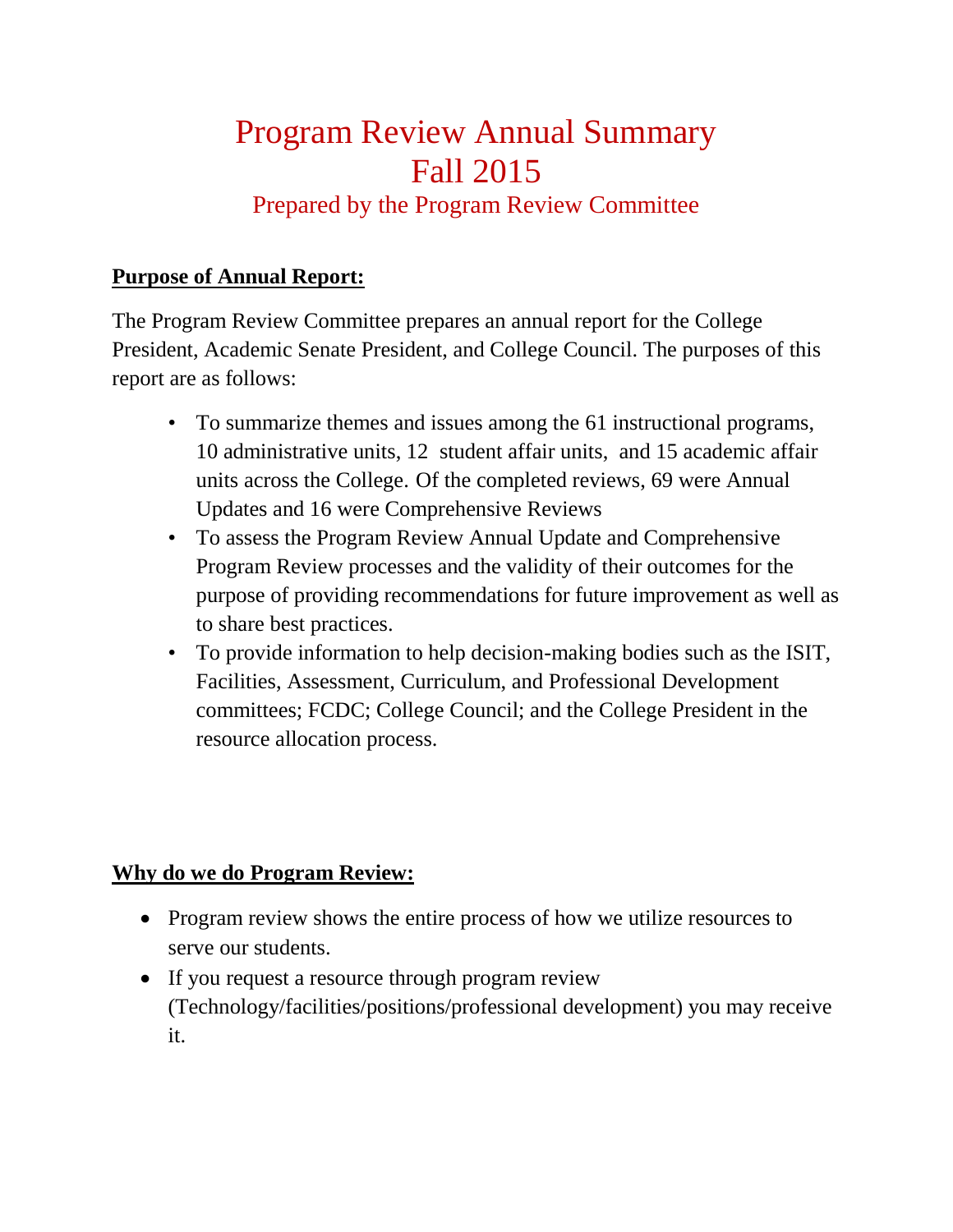

# **Outcome of Program Review Annual Update Findings: Synthesis of Common Themes and Issues:**

While individual program reviews provide insightful information specific to that program, a synthesis of all programs seeks to identify common themes and issues that tend to appear among several programs, as well as to identify outliers who deviate from shared tendencies among other programs. For the 2015 reporting year, the Program Review Committee identified the following emergent themes. Themes and issues do not necessarily reflect shared experiences among all programs, but certainly emerged as common among multiple units.

- $\checkmark$  Need to provide a packet to each program area that has all documents. Often, incorrect form was filled out.
- $\checkmark$  Increased number of M & O requests
- $\checkmark$  Increased number of Technology requests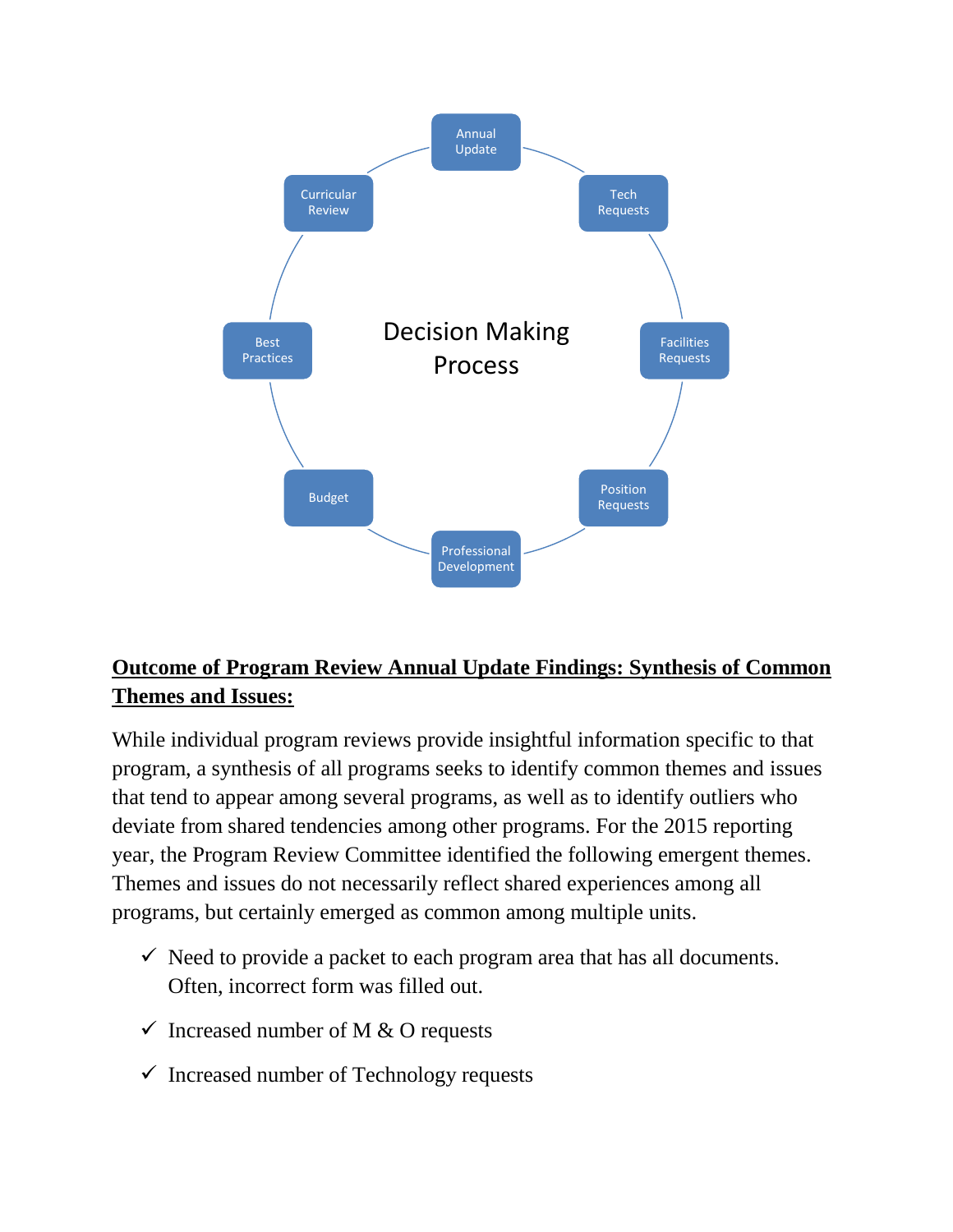- $\checkmark$  Equity Question often left unanswered
- $\checkmark$  Budget form not submitted
- $\checkmark$  Form was not friendly to administrative units.
- $\checkmark$  Increase in overall annual update submissions
- $\checkmark$  List of programs is still not conclusive
- $\checkmark$  Need a form to request management positions
- $\checkmark$  Documents did not follow naming convention guidelines

# **Changes to Annual Program Review Process:**

The number of instructional programs we have and the number of program reviews turned in continues to show a discrepancy. We started with a master list of 97 degrees and 41 Certificates of Achievement dated September 22, 2015. We should have received at least 97 program reviews. There are 97 programs listed on our initial read list.

PRC reviewed:

64 instructional: 61 submitted, 3 not

10 admin units: 9 submitted, 1 not

- 12 student affairs units: 9 submitted, 3 not
- 11 academic affairs units: 7 submitted, 4 not

Following the Title 5 definition (see page 6), we should have received a review of every degree and certificate we offer. If the certificates were stackable, i.e., potentially leading to a degree if the student chose to continue, they were combined with that degree in the Annual Update. Our directions in the CPR were less clear. Regardless, there should have been some program reviews of certificates that stand alone, i.e., they do not lead to a degree path. There were none.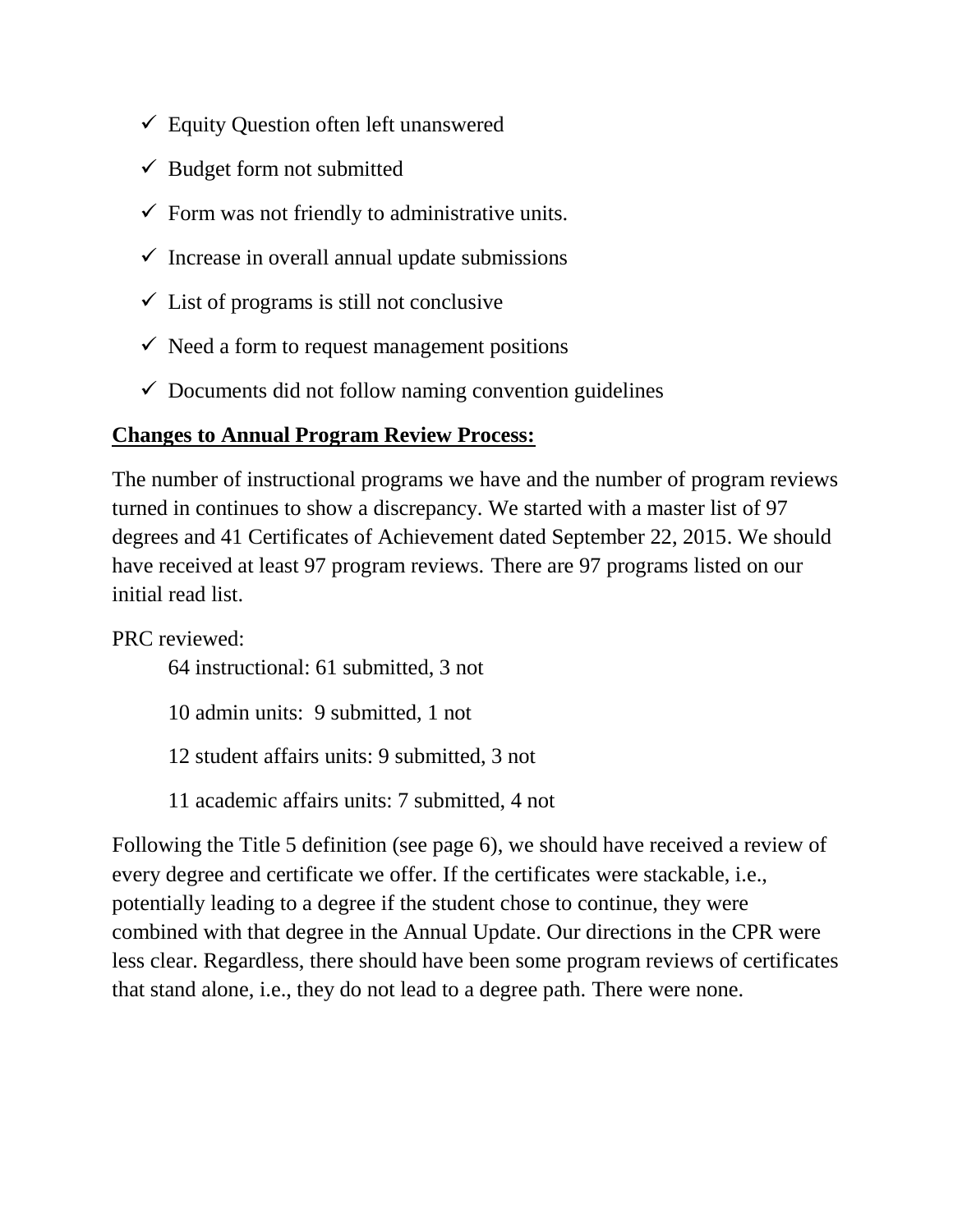#### **Observations based on the process:**

True in fall 2014; true in fall 2015:

- The instructional programs (degrees and certificates) we offered continued to evolve, but the Master List of Programs was a snapshot in time and often did not match current degrees and certificates.
- Some departments continue to view themselves as programs
- Using the wrong AU or CR form
- AU submitted without any forms
- There isn't a form to request management (program manager)
- Faculty and Classified requests were made using an old form
- Documents did not following naming convention guidelines
- Some program do not use the program name as listed on the document provided by the VP of instruction
- Equity question was not answered
- Budget form was not submitted
- Form was not user friendly to Admin units. It was also questioned how the admin units were informed about the process and the forms.

# **Concerns:**

The Program Review Committee considers the following concerns as training opportunities for the next cycle.

- 1. Some programs had spoken to resource and staffing needs within the AU or Comprehensive without submitting appropriate forms.
- 2. A few programs submitted resources and staffing request forms from prior years as far back as 2013. When given the opportunity to resubmit proper forms, they did not.
- 3. Many conclusions were superficial.
- 4. Some programs did not submit an annual update
- 5. Some areas requested faculty, staff, and an increase in budget in order to be able to fulfill the college mission, implying that they could not do the job if the requests were not granted.
- 6. Overall, the responses were inconsistent. Some were very strong—there were more model examples this year. Others seemed halfhearted, as if they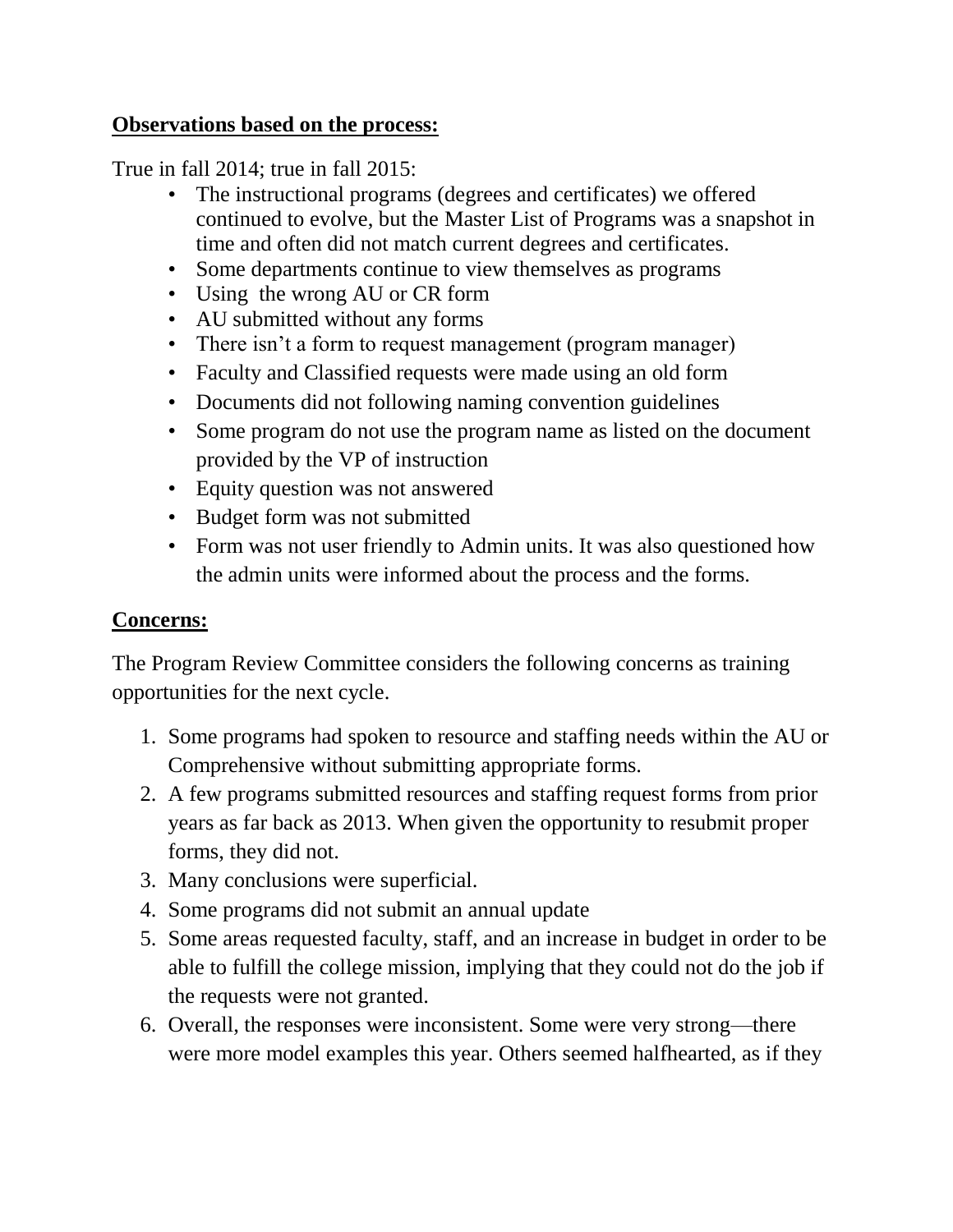were completed only because they were required. A few devoted their conclusions to a criticism of the process.

# **Recommendations for Future Practice:**

- 1. Continue to track the connection between the program review process and resource allocations.
- 2. Develop an accurate master list of programs.
- 3. Develop Annual Update and Comprehensive forms that are more relevant to the following five areas: Instructional, Administration, Student Affairs, Auxiliary Services, Management
- 4. Develop a 3-year comprehensive cycle for Student Affairs and administrative units.
- 5. Committee will address the need to meet with deans of admin units and other programs to help in classifying special programs and programs that do not lead to degrees.
- 6. Train current and incoming FCDC members in the spring using faculty who submitted model program reviews as the trainers.
- 7. Develop a written policy for out-of-cycle position requests.
- 8. Continue to post examples of effective program review elements.
- 9. Advise authors to write the conclusion as though it were an abstract.
- 10.Supporting the need for a college researcher. Hiring of this position is in process.
- 11.Require initiatives like Making It Happen (MIH); Central California Community Colleges Committed to Change (C6 grant); Science, Technology, Engineering, and Mathematics (STEM); and Basic Skills Initiative (BSI) to participate in the program review process.
- 12. Require areas like Writing Center and Supplemental Instruction to participate in the program review process
- 13. Strive to ensure that direct correlation between the Budget Request Form and the Budget Request Process exists.
- 14. Hold a college-wide dialog about scheduling facilities for meetings, workshops, and events.
- 15. Develop a policy on consequences for programs that do not complete the Program Review Process.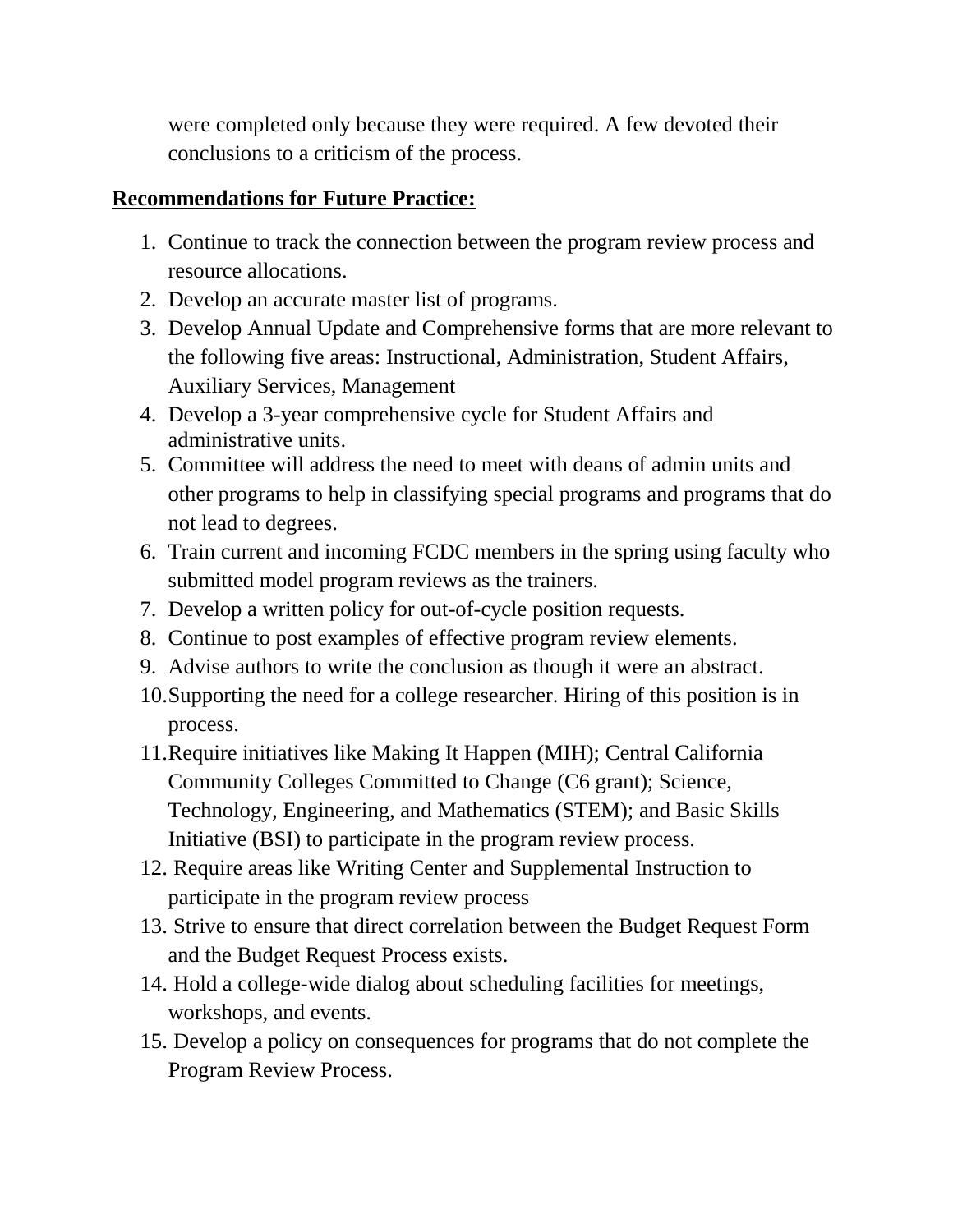- 16.Provide a document packet for each area which includes the most recent version of forms. Pre-populate the forms using the naming convention.
- 17.Provide a report to the President and VP regarding areas that did not submit a program review.
- 18.For AU/CR that are missing forms: send one email to Nan to send to FCDC, SS, and Admin svc. . The email will acknowledge receipt of the program review and request the missing forms (specifically best practices, faculty position request, classified position request, technology, and facilities).
- 19.Next year before program review is due, verify program title for each department. Include verification of programs that are not offered.
- 20.Request training on budget form.
- 21.Update handbook to speak to equity question and budget form.
- 22.Continue to provide training for administrators, department chairs, and interested employees that are specific to those areas. Offer drop-in workshops at a variety of times.
- 23.Need a survey to provided data for the closing the loop document.
- 24.Create customizable form. To do this the committee will:
	- o Send PRC teams to each of the following clusters. The current form will be presented. The team will request suggested changes to the forms. Proposals will be brought back to PRC for review.
		- **Clusters:** 
			- FCDC
			- Student Affairs
			- Administrative Units
			- Management (Deans)
			- $\bullet$  CTE

25.Need for CTE form to include Gainful Employment Information

# **Title 5 definition of an "educational program":**

(m) "Educational program" is an organized sequence of courses leading to a defined objective, a degree, a certificate, a diploma, a license, or transfer to another institution of higher education.

*Source: 5 CCR section 55000 Barclays Official California Code of Regulations Title 5. Education*